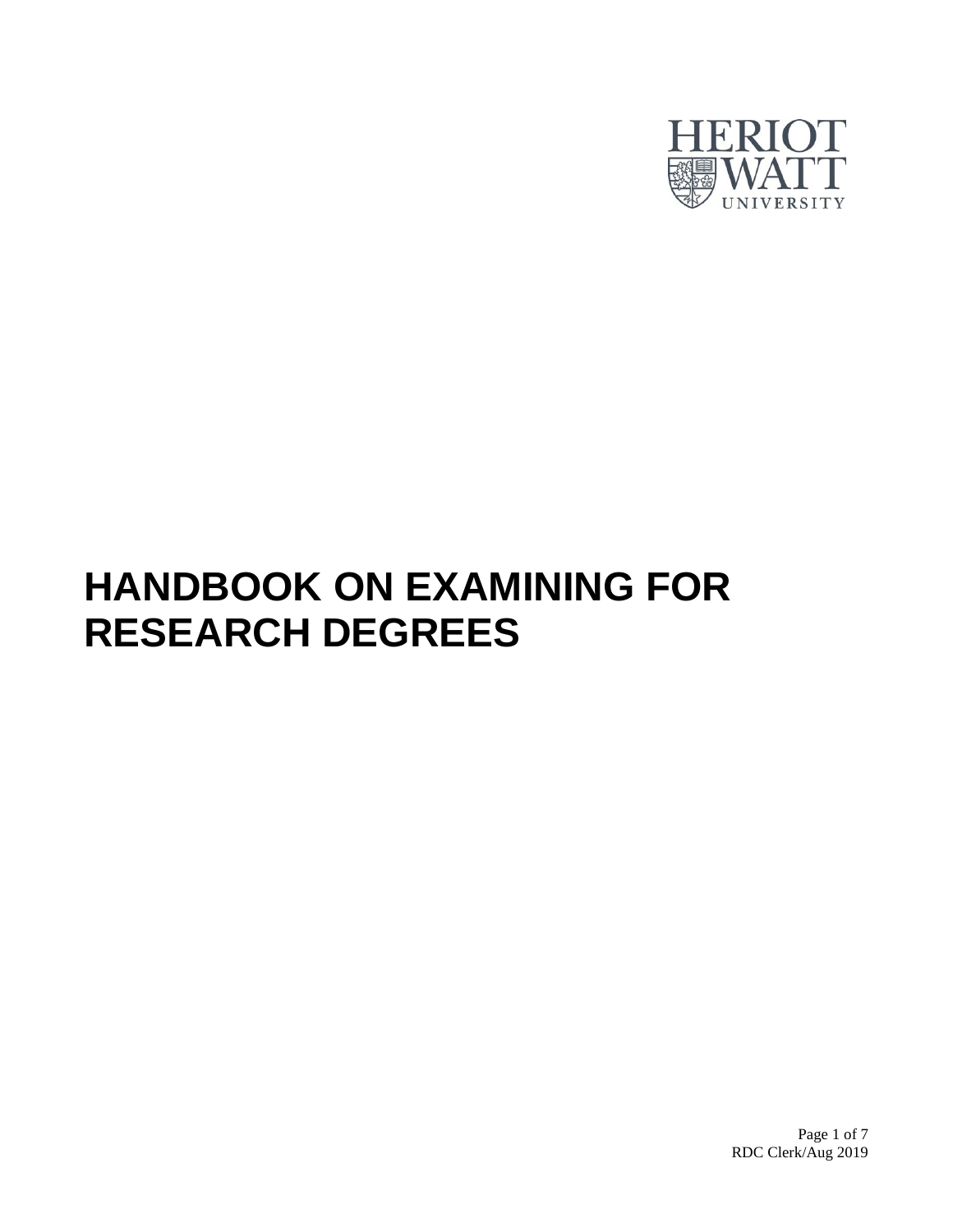# **1 Preamble**

- 1.1 The appointment of External and Internal Examiners is a fundamental factor in maintaining standards in research and the procedure for appointment ensure that such standards are upheld. External Examiners for Higher research degrees are appointed by the Research Degrees Committee on behalf of the Senate and such appointments are reported to the Senate for information.
- 1.2 The following Heriot-Watt University Academic Regulations set out the requirements for the appointment of External Examiners for the Higher research degrees currently offered by the University, details of which have been summarised in the following sections of this document:
	- *Regulation 6: Degree of Doctor of Philosophy*,
	- *Regulation 37: Degree of Doctor of Engineering (EngD)*,
	- *Regulation 41: Degree of Doctor of Business Administration*,
	- *Regulation 43: Degree of Doctor of Philosophy (by Published Research),* and,
	- *Regulation 49: Higher Degree of Masters (Research)*

# **2 Appointment of Examiners**

- 2.1 For each candidate undertaking research they must be examined by at least two Examiners, of whom at least one must be an External Examiner. *In the event of an Internal Examiner also acting as Supervisor of the candidate or if the candidate is a member of staff of the University then at least two External Examiners should be appointed.*
- 2.2 The recommendation for the appointment of External Examiner(s) for the degree should be initiated by the Supervisor(s) of the candidate and endorsed by the Director of Research in the organising School.
- 2.3 Nominations for the appointment of Examiners and approval of thesis titles for research degrees should be made on the appropriate template which is available at: <https://www.hw.ac.uk/students/studies/examinations/thesis.htm>

External Examiners should normally be senior members of the research/scholarly community. Nominated External Examiners should complete the Heriot-Watt standard CV template which can be downloaded at <https://www.hw.ac.uk/students/studies/examinations/thesis-examination.htm>

This CV template should accompany the nomination form so that evidence that the proposed Examiner is competent to examine at this level is available. The CV should demonstrate that the Examiner is competent to judge the standard of the work presented, can judge its technical quality and can assess the research methods adopted. The Examiner will also be required to compare the University's degree with other degrees and give recommendations to students on the pass/fail boundary.

The External Examiner is also required to complete the Eligibility to work in the UK form which should accompany the nomination form, which is available at: <https://www.hw.ac.uk/students/studies/examinations/thesis-examination.htm>

Completion of this form is a requirement of the UK Immigration Legislation.

- 2.4 An Examiner should not normally be proposed if that Examiner (or a colleague from the same institution and subject area as the proposed Examiner) has been appointed within the last two years in the same subject area in the University as the proposed candidate. Similarly, the Examiner should not normally be proposed if a member of Heriot-Watt University's staff in the same subject area as the candidate has been appointed within the last two years in the same institution and subject area as that of the proposed Examiner.
- 2.5 An Examiner should not hold any position within an industrial sponsor or other organisation that has an, involvement, whether direct or indirect, with the student's research. This requirement is in place to prevent potential conflicts of interest.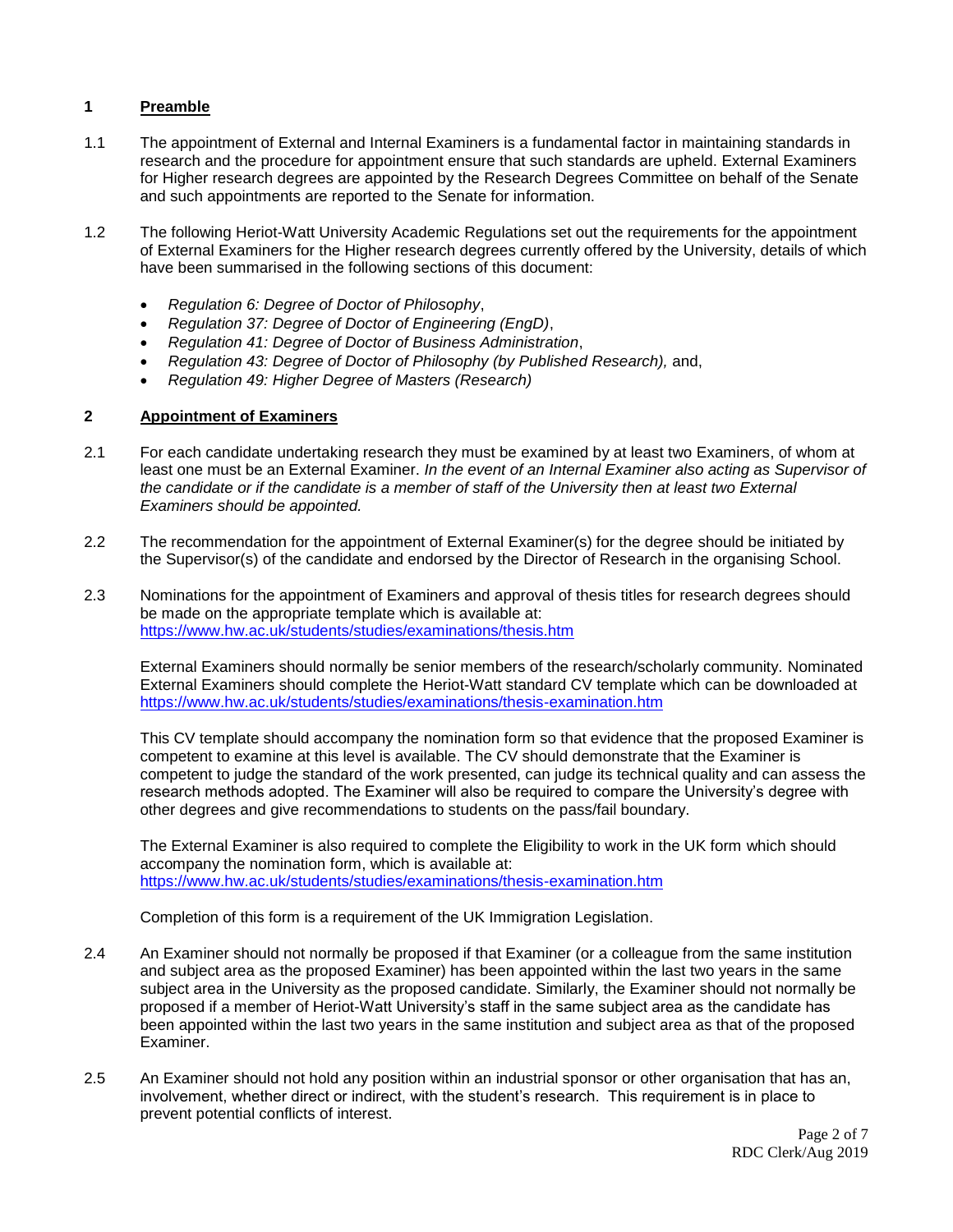2.6 All Examiners should normally hold a PhD and have been engaged in appropriate research or equivalent scholarly activity for a number of years. In some circumstances proposed Examiners who are able to provide evidence of equivalent experience and suitable technical competence in a relevant subject area may be appointed.

A variety of evidence could be provided in order to demonstrate that an Examiner has the experience to judge the standard of the thesis. Examples include having examined other candidates either as Internal or External Examiner, having supervised PhD candidates to successful completion or having been involved in other forms of assessment that can be related to or compared with a UK PhD. Where appropriate, the School Director of Research should attach a short statement on why the proposal for the examiner is being made.

- 2.7 The criteria for an Examiner for a degree of Master of Philosophy (MPhil) should be the same as that for a PhD or EngD except that the Examiner should as a minimum hold an MPhil and have supervised MPhil students.
- 2.8 The form should be submitted to the Dean's Administrator at least four weeks prior to the date of submission to allow time for the proposal to be approved by the Research Degrees Committee and for the relevant correspondence to be sent to the Examiners.
- 2.9 On approval, the External Examiner will receive a formal letter of appointment which indicates the name of the candidate, school, degree, Internal Examiner(s) and Supervisor. A copy of the letter is sent as appropriate to the Internal Examiner and Supervisor for information.
- 2.10 In certain instances the Chair of the Research Degrees Committee (or the Dean's Administrator on his or her behalf) may contact a Supervisor directly to obtain additional information on a nominated Examiner prior to the appointment being approved.

## **3 Preparation of Examiners' Individual Reports in Advance of Examination**

- 3.1 The relevant Student Service Centre will ensure that each Examiner is sent a copy of the thesis, together with information on how to access the appropriate Academic Regulations, guidelines and report forms using the Academic Registry website: [https://www.hw.ac.uk/students/studies/examinations/thesis](https://www.hw.ac.uk/students/studies/examinations/thesis-examination.htm)[examination.htm](https://www.hw.ac.uk/students/studies/examinations/thesis-examination.htm)
- 3.2 Each Examiner, having read the thesis, should prepare an individual **typewritten** report **in advance** of the viva. The report should cover all relevant issues arising from the candidate's thesis that the examiner wishes to highlight. Each report should be prepared on the Individual Examiner's Report Form template available at [https://www.hw.ac.uk/students/studies/examinations/thesis-examination.htm.](https://www.hw.ac.uk/students/studies/examinations/thesis-examination.htm) The Examiners should discuss their individual reports before the start of the examination.
- **3.3** Where no viva is scheduled to take place, which is normally the case for MPhil degrees, the same sequence of events as set out above should still be followed, with the Joint Examiner Report Form (see below for further details) being posted to the External Examiner for signature.

## **4 Expected Standards for Postgraduate Research courses of study**

- 4.1 The standard of the **Degree of Master of Philosophy** (**MPhil**) shall be that expected of a good Honours graduate who has satisfactorily completed a research course and has investigated and evaluated or critically studied an appropriate topic over not less than 18 months of full-time study, or equivalent, and has presented a satisfactory thesis. In addition, a candidate for the award of MPhil must be able to demonstrate a full and proper understanding of the research methods appropriate to the field of study concerned.
- 4.2 The standard of the **Degree of Doctor of Philosophy (or equivalent)** shall be that expected of a good Honours graduate who has satisfactorily completed a research course and has investigated and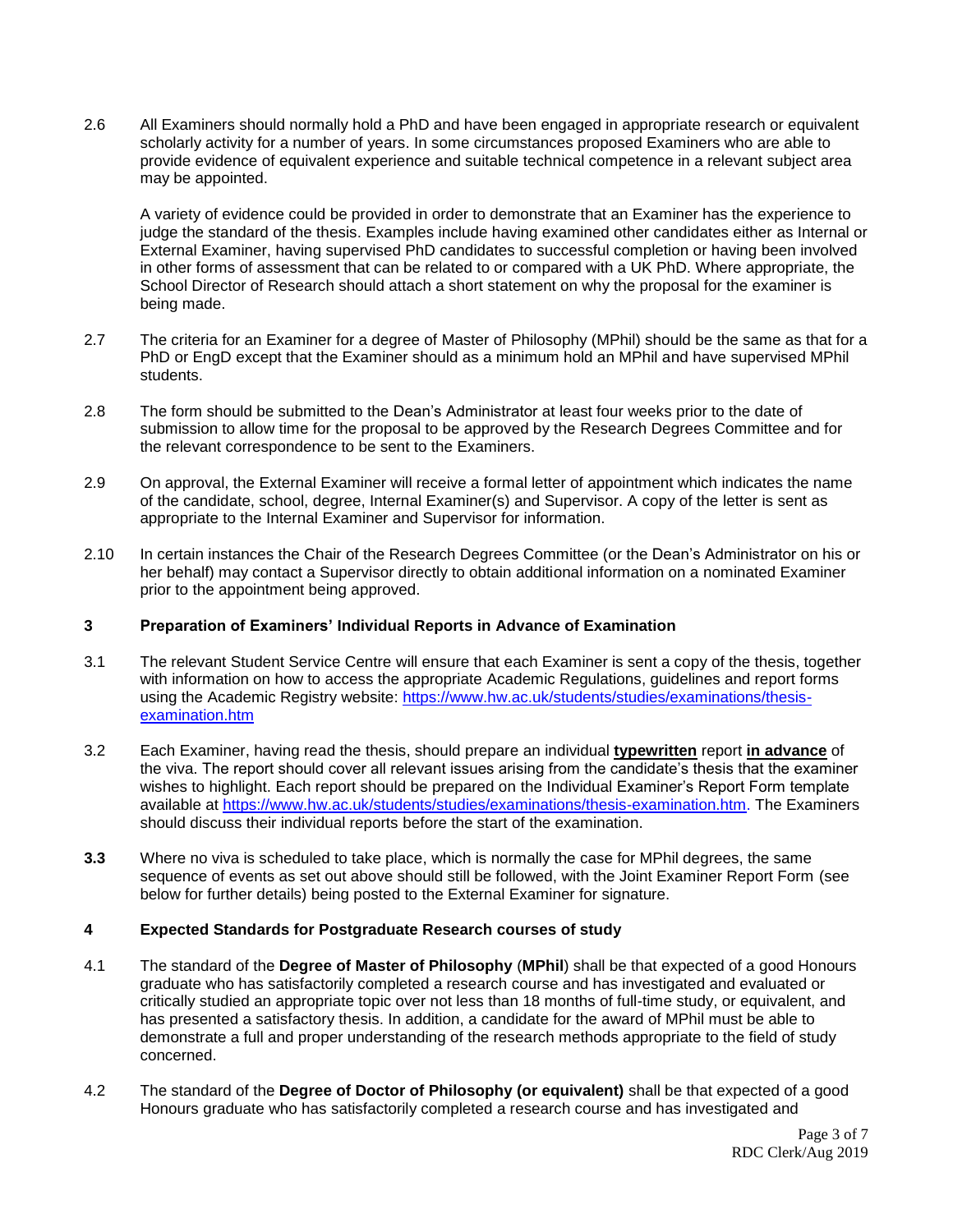evaluated or critically studied an appropriate topic over not less than 24 months of full-time study, or equivalent, resulting in a significant original contribution to knowledge, and has presented a satisfactory thesis. In addition, a candidate for the award of PhD (or equivalent) must be able to demonstrate a full and proper understanding of the research methods appropriate to the field of study concerned.

## **5 Viva**

- 5.1 The Internal Examiner is responsible for making all necessary arrangements for viva. The Internal Examiner is responsible for ensuring that the External Examiner is properly consulted on these arrangements.
- 5.2 A viva is normally expected and required for a PhD (or equivalent) candidate. In exceptional cases, the Examiners may consider that a viva is unnecessary, in which case an application to forego a viva must be submitted in writing to the Research Degrees Committee for approval, stating clear reasons.
- 5.3 A candidate for the degree of MPhil is required to undergo a viva only if the Examiners so decide.
- 5.4 Further details on the operation and regulation of a viva are available in Guidelines for Postgraduate Research Student Vivas – Role of the Internal Examiner which can be found at: <https://www.hw.ac.uk/students/studies/examinations/thesis-examination.htm>

#### **6 Recommendations of the Examiners**

- 6.1 Immediately after the viva the Examiners should seek, if possible, to arrive at an agreed recommendation.
- 6.2 The Internal Examiner must ensure that the candidate is formally notified in writing of the examiners' recommendations as soon as possible and certainly no later two weeks after the viva. This notification must include all details of required revisions, amendments and necessary resubmissions, indicating the scale and scope of the changes required.
- 6.3 The Examiners should use the University's Joint Examiners Recommendation form available at <https://www.hw.ac.uk/students/studies/examinations/thesis-examination.htm> to record one of the following recommendations:
	- (a) That the degree be awarded;
	- (b) That the degree be awarded subject to minor corrections being made to the thesis to the satisfaction of the Internal Examiner(s) within a period of three months;
	- (c) That the degree be awarded subject to significant corrections being made to the thesis to the satisfaction of the Internal Examiner(s) within a period of six months;
	- (d) That the candidate be allowed to resubmit their thesis after further work for consideration of the external examiner, within a period not exceeding twenty-four months without a further viva **(resubmission fee due)**;
	- (e) That the candidate be allowed to resubmit their thesis after further work for consideration of the external examiner, within a period not exceeding twenty-four months with a further viva **(resubmission fee due)**;
	- (f) That the degree be not awarded
- 6.4 Exceptionally, in the case of a PhD submission, any of the above recommendations may be made alongside the recommendation to award the candidate with the degree of MPhil instead of PhD. The Examiners' Joint Recommendation Form must contain a clear rationale for arriving at this recommendation.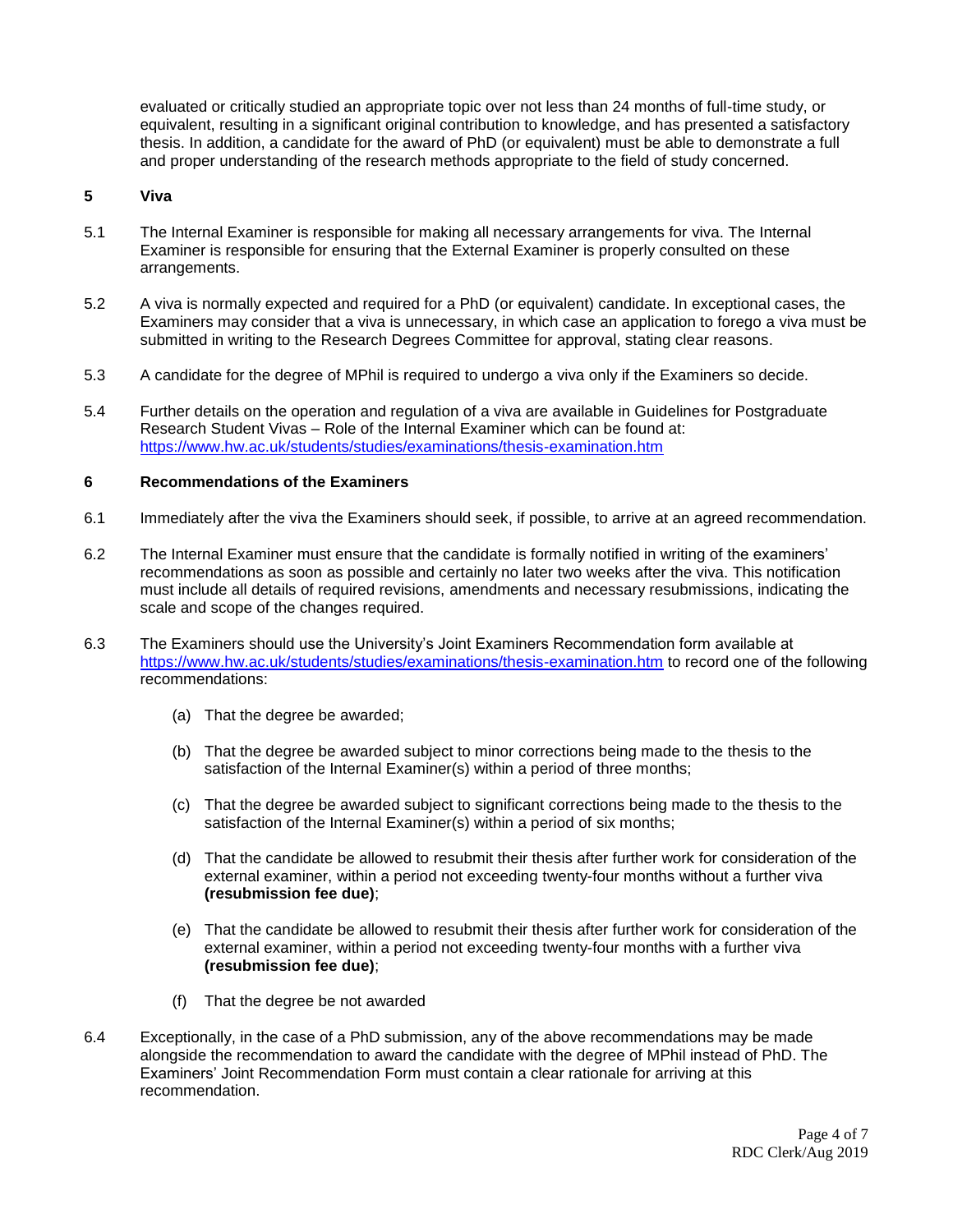- 6.5 In cases where a re-submitted thesis is being considered, only options (a), (b), (c) and (f) may be put forward as valid recommendations and may not normally recommend a further resubmission, under the terms of the Academic Regulations which can be found at: <https://www.hw.ac.uk/documents/regulations.pdf>
- 6.6 The MacFarlane Prize commemorates the contribution to the University made by Professor A G J MacFarlane during his tenure as Principal and Vice Chancellor. The Award is made annually to a PhD graduate who has clearly produced a performance of outstanding quality during the period of research. This may be demonstrated by some or all of the following: work of significance in the field of study; a distinguished contribution to knowledge; a thesis of high quality and/or a body of published work. If the Examiners consider the candidate to be appropriate for the award, this should be stated on the Examiners' Joint Recommendation Form.

# **7 Submission of Examiners' Report Forms**

- 7.1 The completed Individual Examiners' reports and Joint Examiners' Recommendation form must together provide sufficiently detailed comments on the scope and quality of the work to enable the University to satisfy itself that the criteria for the award of the degree have been met.
- 7.2 All of this documentation should be submitted to the appropriate School PGR Office as soon as possible and, in any event, no later than four weeks from the date of the viva. In the event of the Examiners failing to reach a consensus, this should be stated on the Examiners' Joint Recommendation Form along with an indication of the area of disagreement. Where no oral examination is required, the Examiners should still complete the Examiners' Joint Recommendation Form.
- 7.3 In all cases, the Internal Examiner must also submit a declaration with the final presentation copy of the thesis, stating that any required corrections have been carried out to the satisfaction of the Examiners, and that the thesis is bound in accordance with the Academic Regulations.
- 7.4 The Research Degrees Committee will consider the reports and recommendations from the Examiners and, on the basis that the requisite criteria are satisfied, will recommend that the degree be awarded.

## **8 Re-Examination**

- 8.1 In any case where re-examination is recommended, the Internal Examiner should submit to the Chair of the Research Degrees Committee (via the Deans Administrator) a written report specifying the deficiencies that need to be remedied. Both Examiners should complete the Individual Examiners' Report Forms in the normal way and should indicate on the Examiners' Joint Recommendation Form why they believe that re-submission has the ability to lead to a successful conclusion.
- 8.2 After taking any action deemed necessary, the Chair (acting on behalf of the Research Degrees Committee) will approve the recommendation and request that the candidate be informed of the terms of the re-submission. The relevant Head of School/Director of Research will also be requested to indicate the procedures for, and personnel concerned with, supervision during this period. A record of all interactions with the candidate during this time (e.g. letters, meetings, etc.) should be retained in the student's official file held in the appropriate School.
- 8.3 At the appropriate time each Examiner will be provided with a copy of the revised thesis. Having read the thesis, the examiners should prepare new individual typewritten reports on the Individual Examiner's Report Form and complete a further Examiners' Joint Recommendation Form at the appropriate time.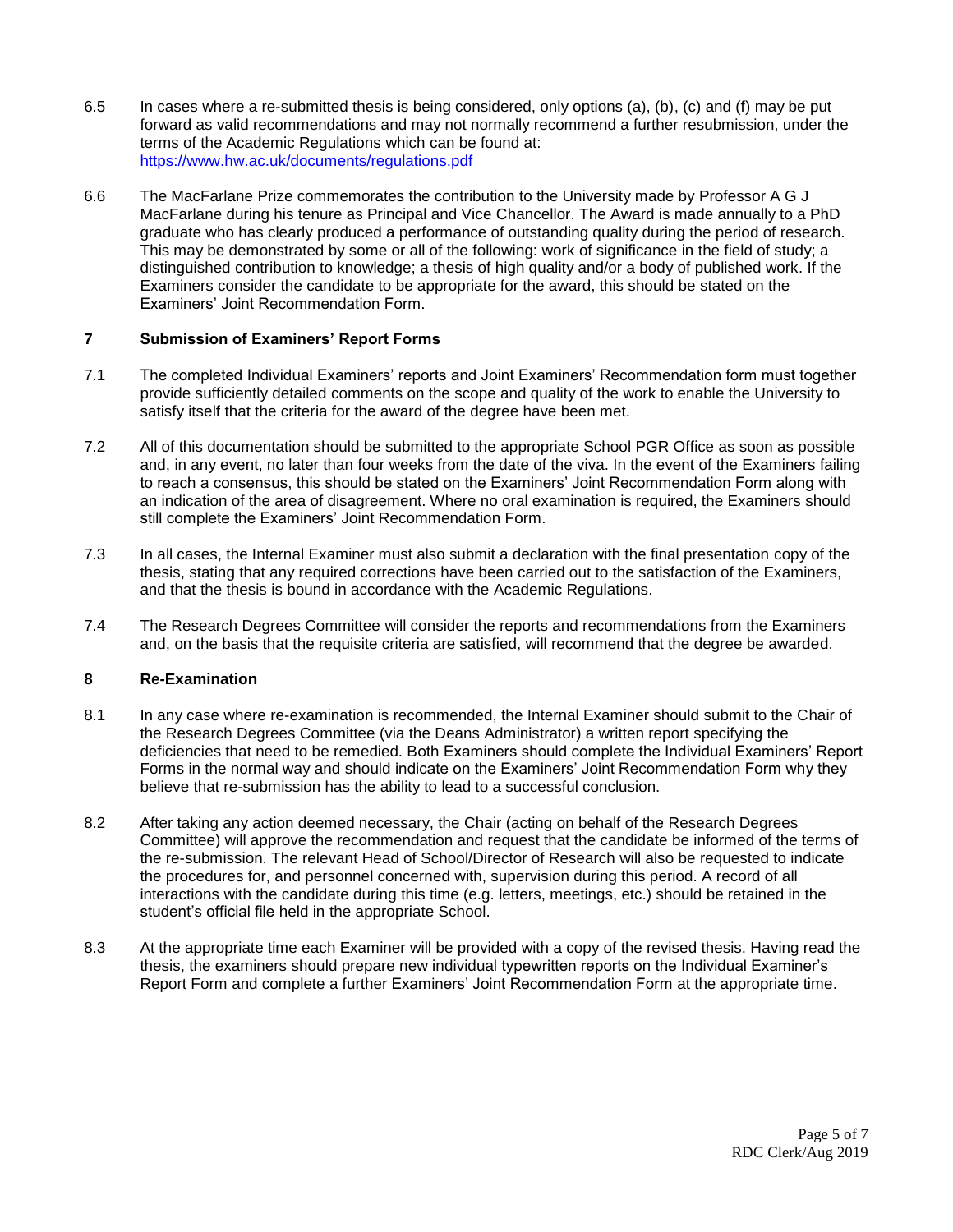# **9 Confidentiality of Reports**

- 9.1 Examiners' Reports are confidential to the Research Degrees Committee and shall not normally be disclosed to the candidate<sup>1</sup> or Supervisor. However, in the event of an appeal (under Academic Regulation 36), and not withstanding their confidential nature, the Examiners' Reports could be made available to those dealing with the appeal on behalf of the University and, with authorisation by the Vice-Principal, to the appellant.
- 9.2 Reports are disclosable under the terms of the Freedom of Information (Scotland) Act 2002, unless particular parts of them qualify for an exemption and Examiners should be aware of this when writing such Reports. All Freedom of Information requests must be referred to the Information Governance service who will advise and seek authorisation from the Vice-Principal before releasing information in response to requests.

# **10 Return of Thesis**

 $\overline{a}$ 

10.1 Following the completion of the examination and the submission of the reports, the Examiners should return their copies of the thesis to the appropriate School PGR Office.

# **11 Examiners Fees and Expenses**

- 11.1 Fees are payable to External Examiners on receipt of completed report forms.
- 11.2 Information and queries concerning fees for examining research theses is set out within the University's Guidelines on Examiners fees and expenses, which can be found at: [\(https://www.hw.ac.uk/students/studies/examinations/thesis.htm\)](https://www.hw.ac.uk/students/studies/examinations/thesis.htm). Further queries should be directed to the appropriate School PGR Office
- 11.3 It is essential that, **ALL** External Examiners complete the New Staff Details Form and provide the required identification documentation as specified in Note B of the New Staff Details Form to enable the University to process their fee and expenses claim. A copy of the ID must be signed and dated by a Heriot-Watt member of staff, along with visa stamp page of their passport if applicable. This is a requirement introduced by the UK Visa and Immigration Department. The New Staff Details Form is available at: <https://www.hw.ac.uk/students/studies/examinations/thesis-examination.htm>
- 11.4 Where the External Examiner is not eligible to work in the UK, they may be able to carry out external examiner duties through the Permitted Paid Engagement Visa route. Some nationalities will not need to apply for this visa, but we will need to see evidence of this (a print out of the relevant pages of the website) must be provide when they present their passport.
- 11.5 Please note that if no viva is held this documentation is still required to enable us to process their Fee and associated expenses, (see: Guidelines for Postgraduate Research Student Vivas – Role of the Internal Examiner) for more information: [https://www.hw.ac.uk/students/studies/examinations/thesis](https://www.hw.ac.uk/students/studies/examinations/thesis-examination.htm)[examination.htm](https://www.hw.ac.uk/students/studies/examinations/thesis-examination.htm)
- 11.6 It should be noted that fees are normally paid at the end of the month.
- 11.7 Reasonable expenses incurred in connection with an External Examiner's duties, including travel, accommodation and/or subsistence costs, should be itemised on an expense claim form. Expense claims will only be accepted with attached all individual itemised receipts. The completion of the New Staff

<sup>1</sup> *\* Under the 2018 Data Protection Act a research student has the right to request and see their personal data in written reports concerning them* and has other conditional rights, such as rectification of inaccurate data. The information Governance service is responsible for managing all such requests.